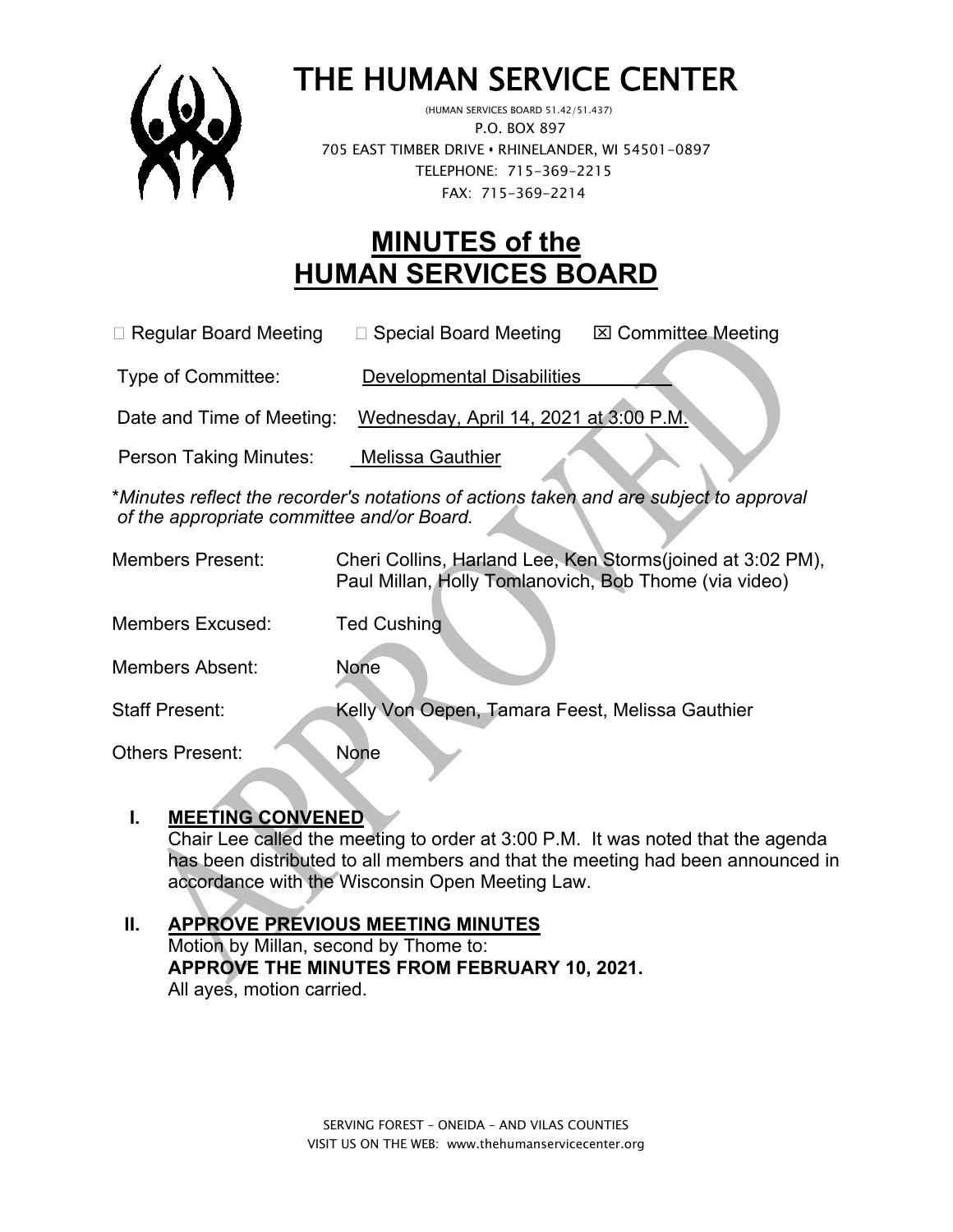#### **III. COMMUNITY ENGAGEMENT UPDATE**

Von Oepen provided the committee with an update on community engagement opportunities that the department has been involved with. The Human Service Center staff continue to meet regularly with the tri-county's social service agencies to discuss staffing of consumers that are supported by both HSC and the tri-county Social Service Departments. Oneida County and Vilas County continue to meet monthly and Forest County will meet as needed. Von Oepen also noted that a Child Find event is scheduled with staff from Birth to 3 and Early Head Start on April 30<sup>th</sup> at the Crandon School.

### **IV. EARLY HEAD START HOME VISITOR PROGRAM UPDATE**

Von Oepen reported that there are currently 12 children enrolled in this program. Two clients from Forest County, 8 from Oneida County, and 2 from Vilas County. Von Oepen reported that of the 12 children enrolled, 6 are in foster care, making the joint meetings with social services so crucial. Von Oepen reported that the Early Head Start Home Visitor program staff are working diligently on getting the In Kind document forms signed by parents and turned in to the Head Start office.

#### **V. BIRTH TO 3 PROGRAM UPDATE**

Von Oepen reported there are currently 48 participants in the Birth to 3 program. Enrollment is slightly down in this program possibly due to COVID-19 ramifications. A mass mailing of 66 brochures and referral information was sent out on March 19, 2021 and the Birth to 3 program has seen a slight increase in referrals.

Von Oepen reported that DHS has a monthly leadership call to connect to the Birth to 3 Program Coordinators to discuss topics that counties may be struggling with.

Von Oepen reported that the Birth to 3 team met with the new billing contact to review and update the forms to assure the most accurate codes were being used for billing purposes. Von Oepen also reported that the Birth to 3 team has reviewed the DataMart information for the timeframe of January 1<sup>st</sup>, 2021 through March 31<sup>st</sup>, 2021 to assure the program is meeting compliance with the federal indicators.

#### **VI. CHILDREN'S LONG TERM SUPPORT SERVICES PROGRAM UPDATE**

Von Oepen provided the committee with an update on the Children's Long-Term Support program. Von Oepen reported that the Metastar audit will be taking place electronically in August 2021. The audit will be both Birth to 3 and the CLTS program. They will be reviewing information/files from January 1, 2021- June 30, 2021.

Von Oepen reported that as of January 1, 2021, any child referred to the CLTS program, a functional screen is used to determine eligibility. Once eligibility has